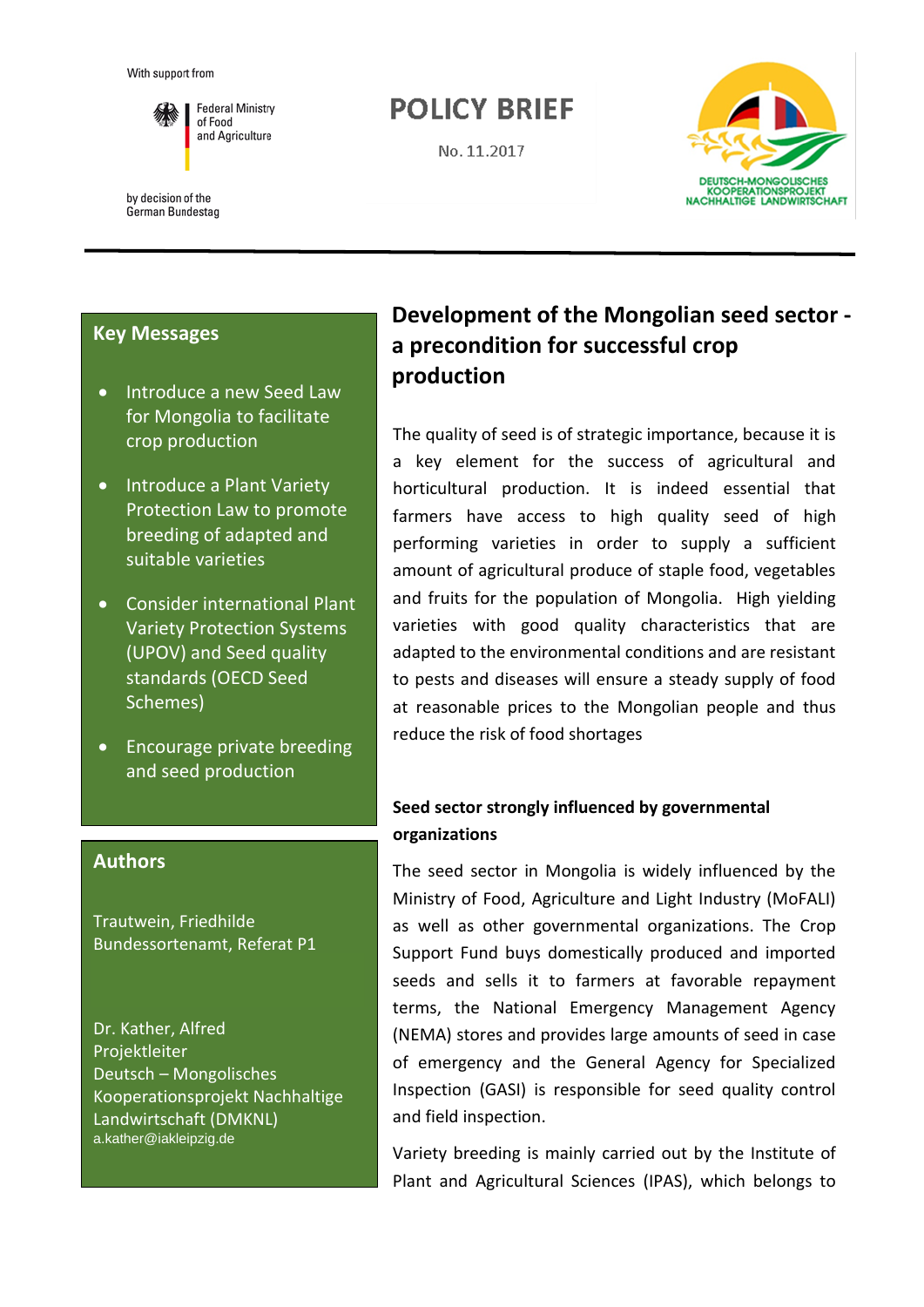

the Mongolian University of Life Sciences. Most seed and planting material is multiplied by a limited number of private agricultural enterprises.



### **Shortage of high quality seed of adapted varieties for Mongolian demands**

However, in many years, the domestic seed supply does not meet the seed demand. Seed on the market is scarce, with the effect that farmers use part of their harvest as seed over several generations (or reproductive cycles). This inevitably leads to a decrease in quality and yield over time.

Imported seed from other countries often does not meet the standards necessary for efficient agricultural production. As no legal requirements for seed have been established, seed buyers, i.e. the farmers cannot rely upon important criteria such as varietal identity, germination capacity, purity and other properties of seed are adhered to.

#### **The way forward: new Mongolian seed legislation**

The current Mongolian "State Policy on Food and Agriculture" as well as the "Strategy on Sustainable Development of Mongolia – 2030" emphasizes the importance of the seed sector by encouraging variety breeding, seed production and agrobiodiversity to initiate development in Mongolian agriculture and to support its progress.

The existing legal framework, which is based on the 1999 adopted seed law, does neither meet the current demands of the Mongolian seed sector nor does it comply with international regulations concerning plant variety protection and seed certification for the marketing of seed.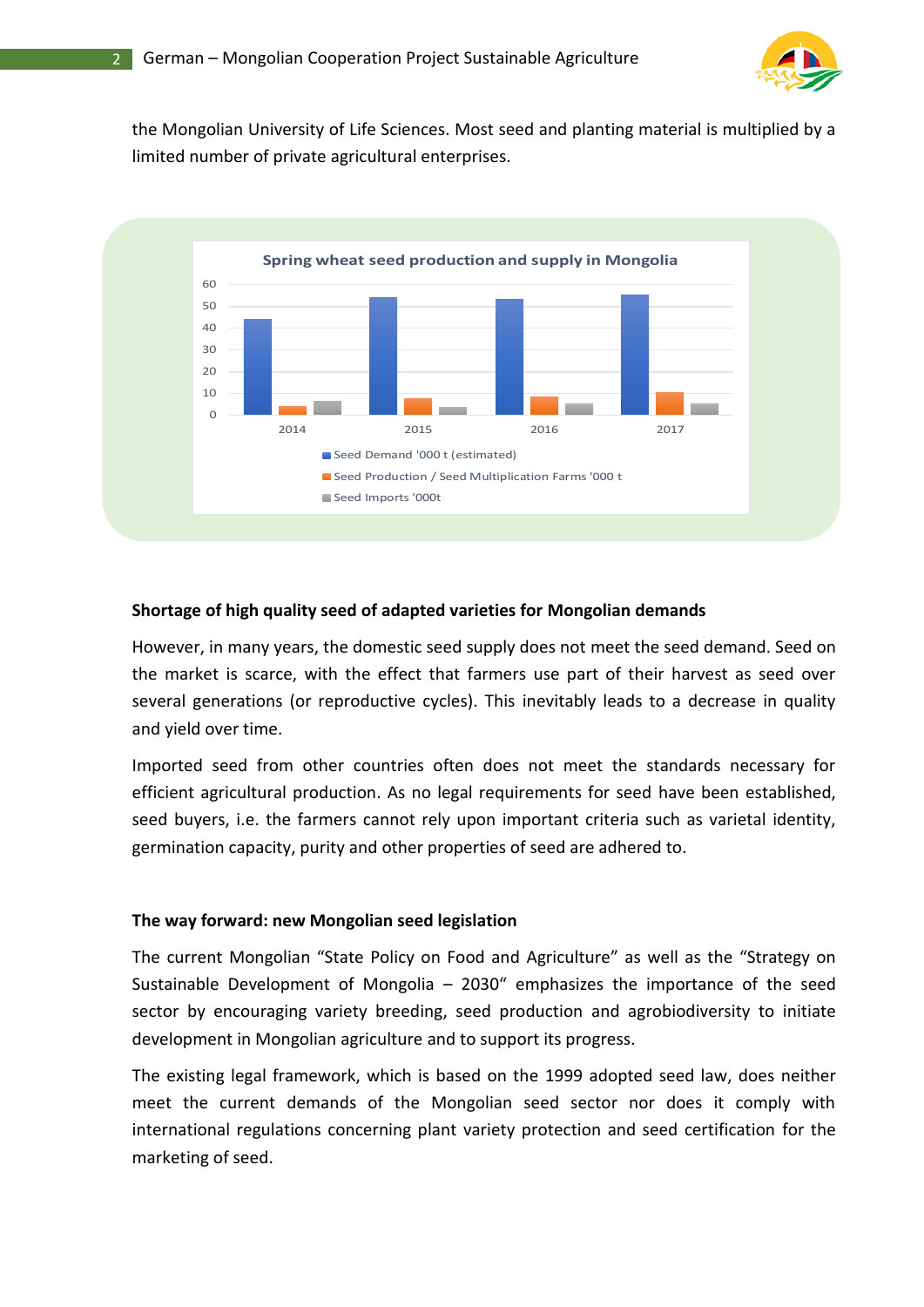

Setting up an efficient system of variety registration and seed certification contributes to sustainable agricultural and horticultural production and, indirectly, to the reduction of food loss and wastage.

Appropriate seed legislation at the national level is essential to create an enabling environment for the development of the seed sector and agriculture, with the instruments of variety registration, plant variety protection, seed production, seed certification, packaging and labelling for marketing.

### **A new Seed Law: Support farmers in getting access to seed of good quality**

Improved varieties and high-quality seeds are basic requirements for productive agriculture. It is imperative that farmers have access to sufficient seed of good quality and are able to choose within a range of suitable varieties.

As the identity of the variety and the seed quality criteria cannot be assessed visually by the farmer when purchasing the seed, it is essential to introduce a certification system based on legal regulations, i.e. a Seed Law. The main objective of adopting a Seed Law is to protect farmers from fraudulent sales of low quality seeds by regulating seed production and seed marketing.

It will ensure **varietal identity and purity of the seed** through appropriate requirements and controls throughout the crop growing for seed production, seed processing, packaging and labelling procedures.

**Variety registration** based on variety testing aims at generating information on the identity of the variety. According to international standards, e.g. the International Union for the Protection of New Varieties of Plants (UPOV) Convention, it must be distinct, uniform and stable (DUS). In addition, the performance of a variety can be a prerequisite for economically important agricultural plant species. Their value for cultivation and use (VCU) would be tested at different trial sites to show their ability to perform under different agro-ecological conditions.

**Seed quality standards** will be laid down in the seed regulations. A seed quality assurance infrastructure with respect to field inspection and seed testing will be established for official seed certification.

When purchasing officially certified seed, farmers have the guarantee that the multiplication sites were inspected and the seed was laboratory tested, e.g. for germination capacity and analytical purity, and that the seed complies with the legal requirements. An adequate supply of certified seed at reasonable prices will enhance crop productivity and availability of food on the market.

**Market control** of seed will ensure the implementation of the Seed Law and strengthen the interests of the farmers.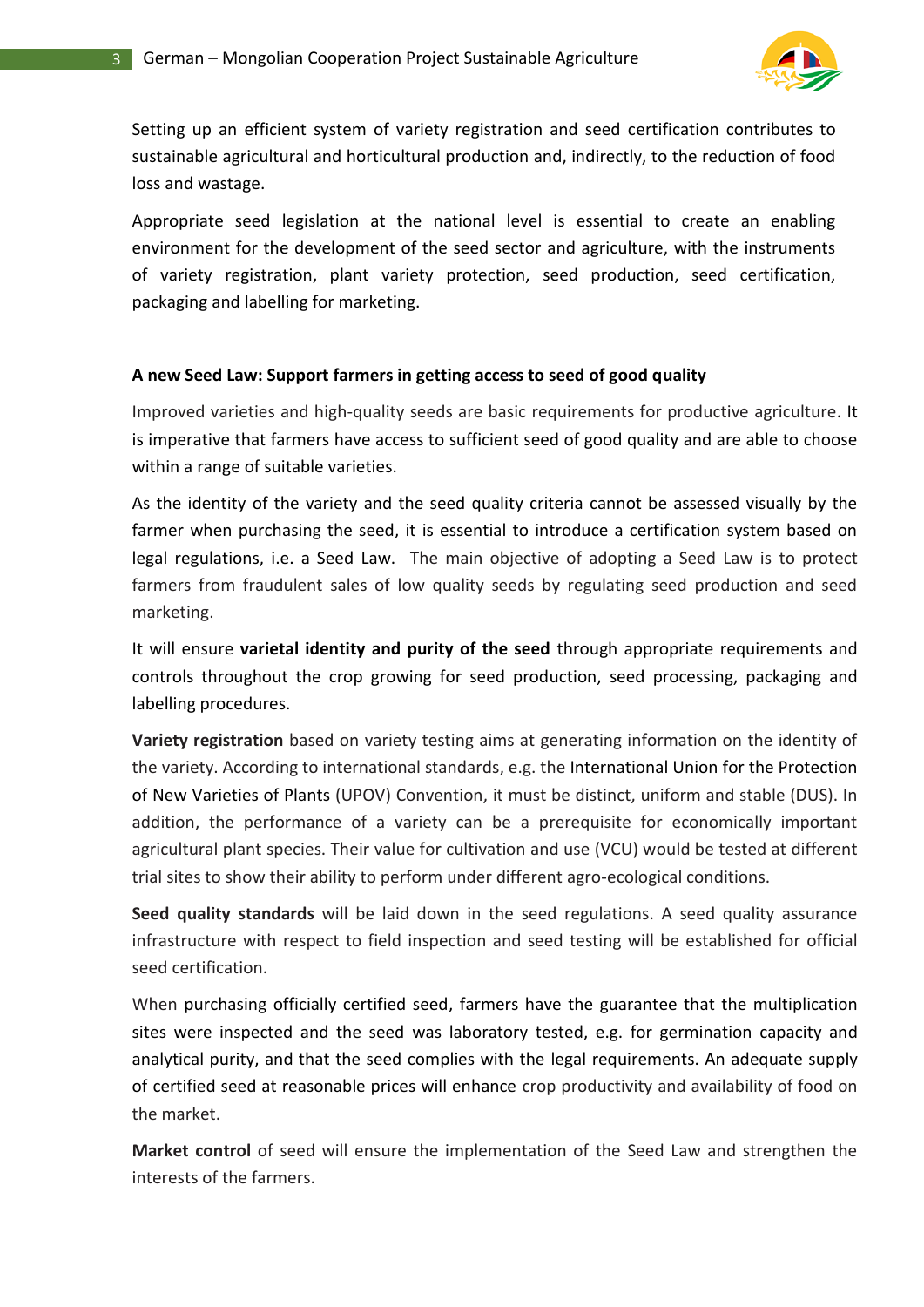

**Harmonized certification procedures** will facilitate seed trade with neighboring countries or even worldwide. Experience shows that the implementation of harmonized international seed schemes, such as the OECD Seed Schemes, helps to facilitate the import and export of high quality seed. Using international standards as a basis for the national Seed Law will in addition increase its acceptance by the stakeholders.

**Knowledge transfer** concerning information on the importance of seed quality will become a crucial part in the training of farmers, which is a precondition to improve farmers´ productivity.

## **A new Plant Variety Protection Law<sup>1</sup> : How it benefits breeders, farmers and society**

Climate and soil conditions in Mongolia pose quite a challenge to agriculture, particularly to plant production. Short growing seasons due to long and cold winters, arid climate and degraded soils require the cultivation of varieties that are able to perform well under such difficult environmental conditions.



*Photo: DMKNL 2016*

Plant breeding can provide an enormous contribution to agriculture as breeders aim to develop varieties with

• higher yield

 $\overline{a}$ 

- resistance to pests and diseases
- tolerance to abiotic stresses
- better quality traits, such as nutritional value, baking quality, shelf life, etc.
- new traits for different usage of plants, e.g. energy production

thus, increasing harvest security for the farmers and food security for the population.

<sup>1</sup> *also known as Plant Breeders' Rights (PBR)*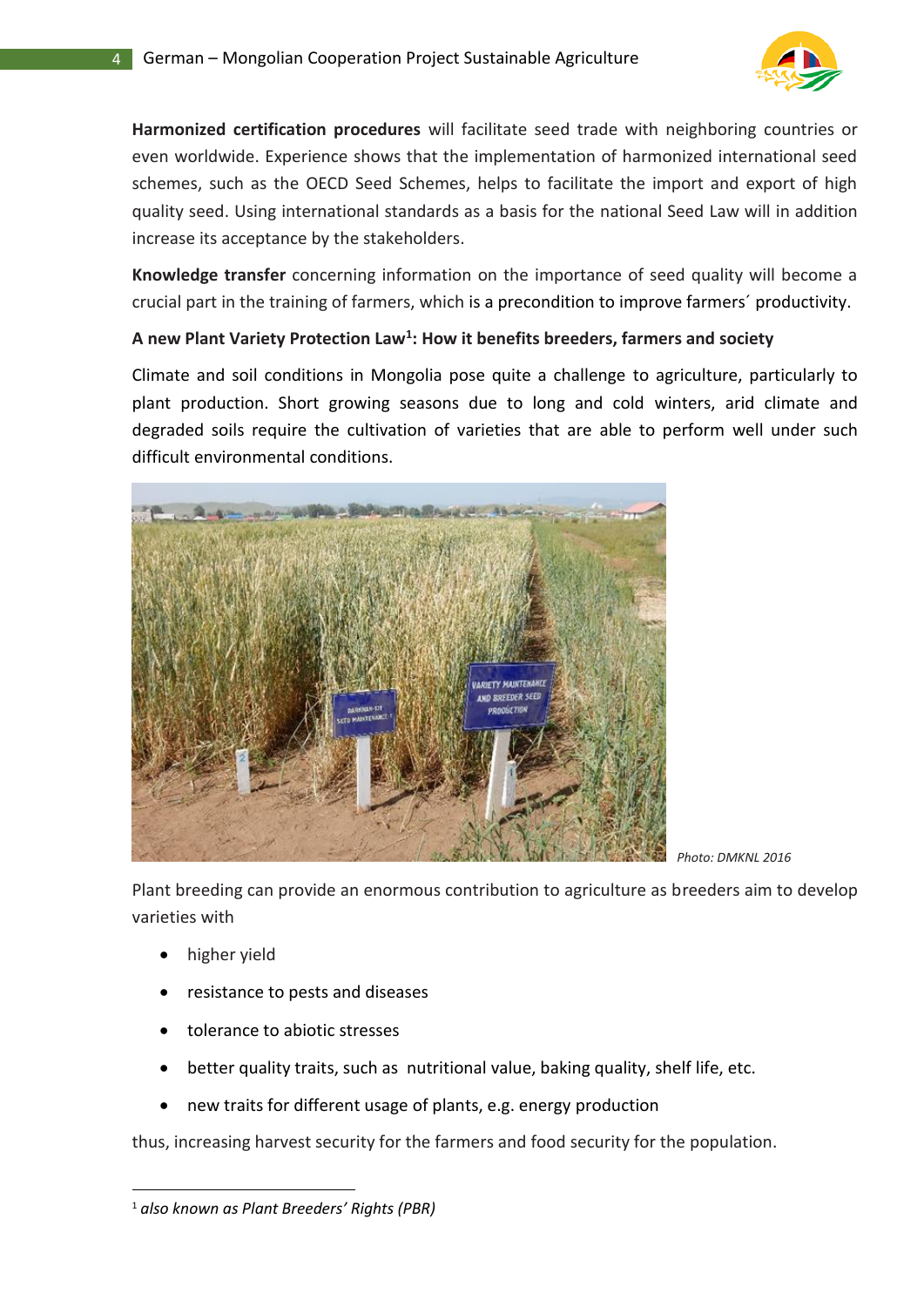

### **Breeders need Intellectual Property Protection**

Breeding varieties is an expensive and long-term process, taking 12 to 15 years on average, whereby intensive research and development work is needed. As plant varieties usually can be easily and quickly reproduced, breeders need protection for their intellectual property in order to re-finance their investments in breeding.

Plant Variety Protection allows them to recover their investments by collecting royalties and hence is crucial for a continued supply of high quality varieties.

Granting Plant Breeders´ Rights for varieties means that only the breeder (or title holder) is authorized to multiply and market seed of the protected variety. This allows for the reimbursement of the long time and the high costs invested for the breeding process and can be seen as a strong incentive for breeding.

The Plant Variety Protection Law guarantees two decisive exemptions for the benefit of breeders and farmers:

## • Breeder´s exemption

Unlike patents, protected varieties may be used by any breeder for further breeding. This "open source" system promotes further breeding progress.

## • Farmer´s exemptions

Farmers are authorized to use their own harvest of protected varieties for cultivation purposes. This safeguards agriculture by ensuring that farmers may multiply the seed and use it on their own farm.

In addition, Plant breeders´ rights usually expire after 25 years, allowing free multiplication and marketing of the seed afterwards.

### **Plant Variety Protection Law: Impact assessments**

Reports of impact assessments after the introduction of a plant variety protection system in several countries have shown an increase in breeding activities, leading to an increase in the number of new varieties *(UPOV, 2005 and HFFA, 2017).*

With a Plant Breeders Rights Law in force, new and in particular private breeders are encouraged to engage in plant breeding; the competition leading to the marketing of improved varieties for farmers and growers, in addition providing improvements along the marketing chain and better meeting of consumers´ needs.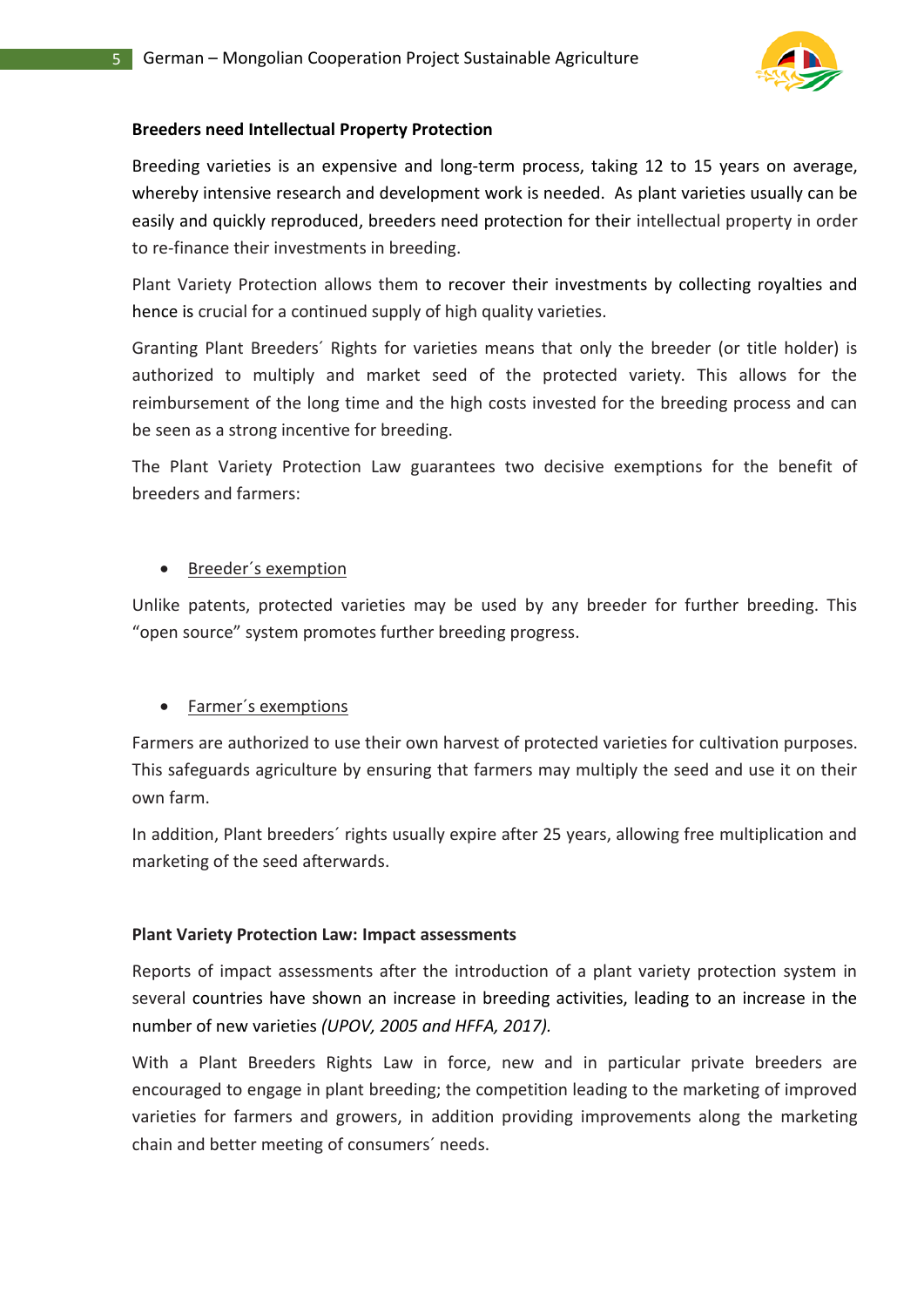

More foreign varieties will be introduced, offering a wider range of suitable varieties for the farmers. In addition, foreign varieties can be used by local breeders for further breeding (breeder´s exemption) and thus promote also domestic breeding.

Hence, strengthening the seed sector by PBR will bring progress in agricultural production to the rural areas and advantages to the urban population.

The effects of Plant Variety Protection show that the introduction of Plant Breeders´ Rights by a Plant Variety Protection Law will result in overall economic benefits for the society.

### **Conclusions**

- The role of new seed legislation is to facilitate a conducive environment for the development of the seed sector. This will directly benefit farmers and seed producers and indirectly the Mongolian economy and consumers of agricultural products.
- National seed legislation should follow the international principles of UPOV, so that Mongolia eventually may access UPOV membership, if so desired.
- Following international standards (OECD Seed Schemes) will improve the quality of seeds delivered to the farmers and enhance options for export.
- As the seed sector develops, the government should focus on specific tasks, such as variety registration, field inspection and seed quality control.
- Government seed policy should encourage and support private sector growth in order to spur innovation and maximize access to productive genetic resources.
- Just as important as a supportive policy environment is the need for effective implementation of these policies. Support is needed to build domestic capabilities for field inspection, laboratory services, and administrative / certification procedures.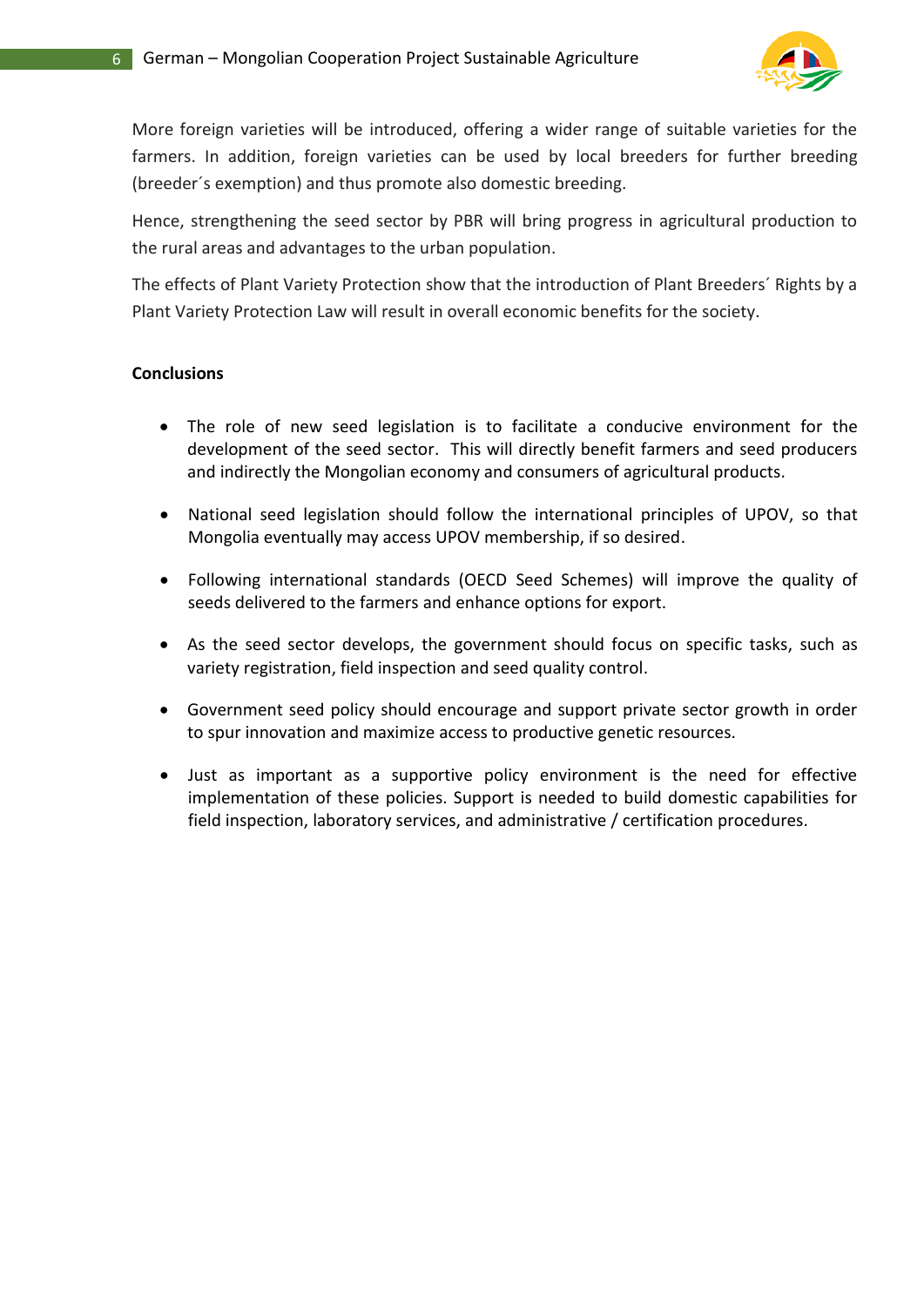

#### **References:**

2<sup>nd</sup> World Seed Conference: Responding to the challenges of a changing world: The role of new plant varieties and high-quality seed in agriculture, 2009

Food and Agriculture Organization of the United Nations (FAO): Voluntary Guide for National Seed Policy Formulation, 2015

HFFA Research GmbH (corresponding author: Steffen Noleppa): The socio-economic benefits of UPOV membership in Viet Nam: An ex-post assessment on plant breeding and agricultural productivity after ten years, 2017

International Union for the Protection of New Varieties of Plants (UPOV): International Convention for the Protection of new Varieties of Plants, 1991

International Union for the Protection of New Varieties of Plants (UPOV): UPOV Report on the impact of Plant variety protection, 2005

Organization for Economic Co-operation and Development: OECD Seed Schemes; OECD Schemes for the Varietal Certification or the Control of Seed moving in International Trade, 2017

**Disclaimer:** Views and assessments articulated in this Policy Brief are those of the authors. They do not necessarily represent the views of the German Federal Ministry of Food and Agriculture (BMEL) with whose support the German-Mongolian Cooperation Project Sustainable Agriculture is running.